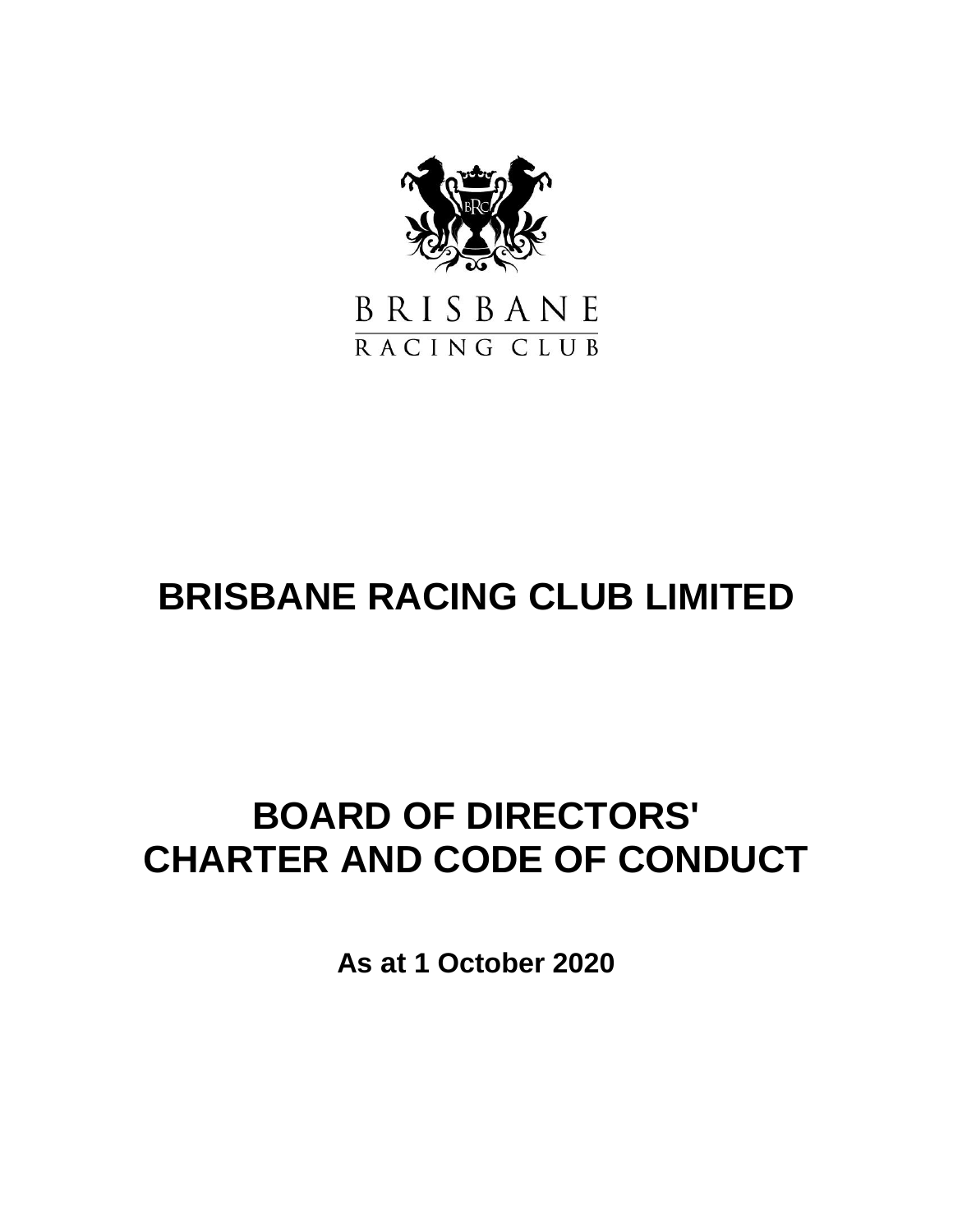### **PART 1 - INTERPRETATION**

1.1 In this Chatter:

| "Act"                    | means the Corporations Act 2001;                                                                     |
|--------------------------|------------------------------------------------------------------------------------------------------|
| "AICD"                   | means Australian Institute of Company Directors                                                      |
| "Board"                  | means the Board of Directors of the BRC;                                                             |
| "Business"               | means the business of the BRC;                                                                       |
| "CEO"                    | means the Chief Executive Officer of the BRC;                                                        |
| "CFO"                    | means the Chief Financial Officer of the BRC;                                                        |
| "Chairman"               | means the Chairman of the Board;                                                                     |
| "Constitution"           | means the constitution which records the rules of the BRC;                                           |
| "Directors"              | means each Director of the BRC;                                                                      |
| "RQL"                    | means Racing Queensland Limited;                                                                     |
| "BRC Goals"              | means the goals of the BRC as set out in Part 2;                                                     |
| "Management"             | means the management personnel of the BRC;                                                           |
| "Management Limitations" | means the limitations on the actions of Management as set out in clause<br>4.3;                      |
| "Members"                | means Members of the BRC, Honorary Members, and Life Members<br>pursuant to the Constitution of BRC; |
| "BRC"                    | means the Brisbane Racing Club Limited;                                                              |
| "Racing"                 | means the industry of Thoroughbred Racing;                                                           |
| "Board Secretary"        | means the person normally exercising the functions of a Board Secretary;                             |
| "Club"                   | means the BRC.                                                                                       |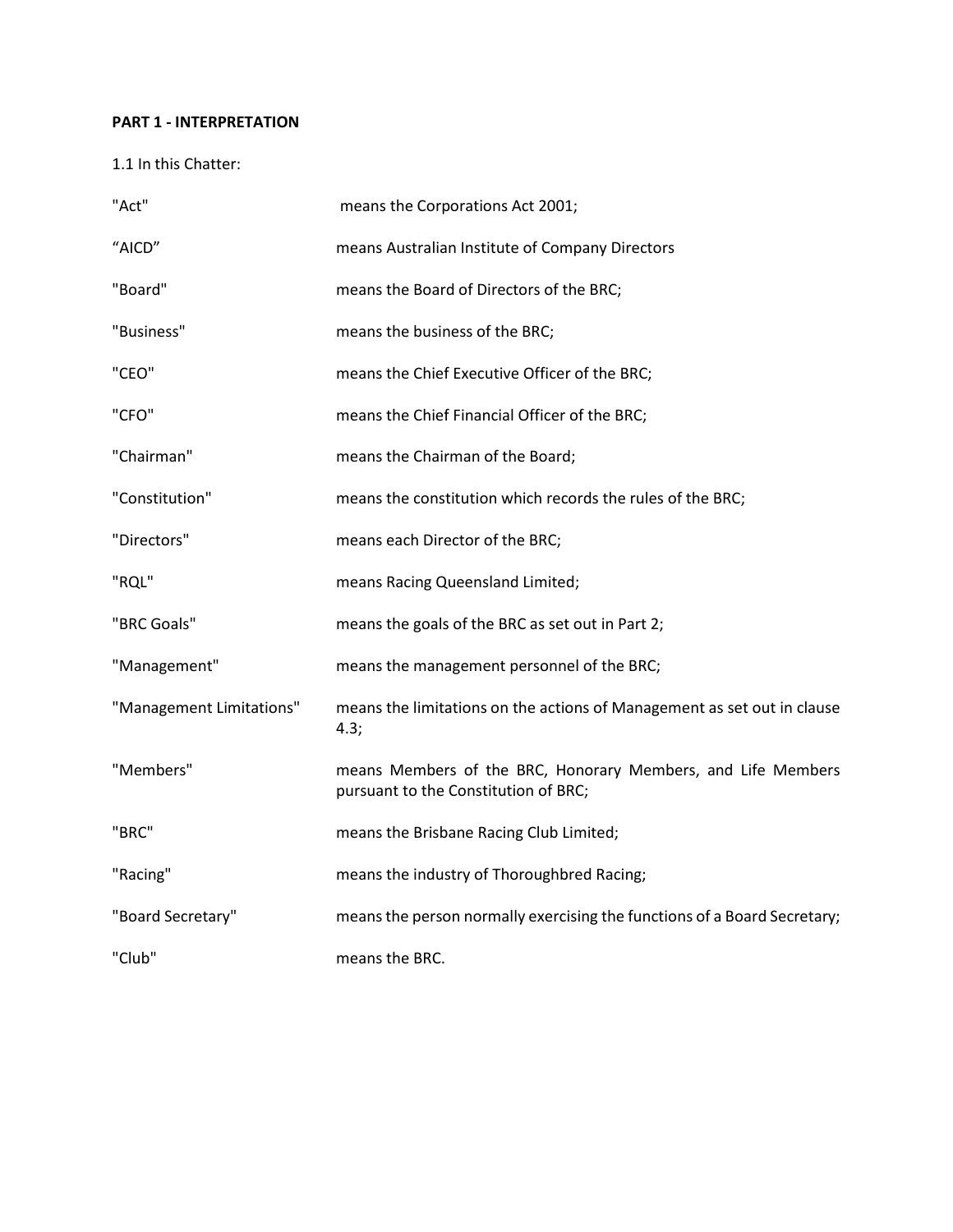#### **PART 2 - BRC GOALS**

- 2.1 The purpose of the BRC is:
- 2.1.1 To promote and safely host race meetings for the recreation, amusement and enjoyment of Members of the Company and such other persons interested in or connected with thoroughbred horse racing;
- 2.1.2 To promote thoroughbred racing at Eagle Farm Racecourse and the Doomben Racecourse and at any other racecourse owned or operated by the company from time to time;
- 2.1.3 To work, promote and develop both Eagle Farm Racecourse and Doomben Racecourse as premier racing facilities;
- 2.1.4 To work, promote and develop both Eagle Farm Racecourse and Doomben Racecourse as events centres and/or commercial entities.
- 2.1.5 To develop and exploit diversified non racing business models, that deliver annual non racing revenues, to sustain the clubs core racing and member obligations and expectations.

### **PART 3 - BOARD GOVERNANCE PROCESS**

#### **3.1 Role of the Board**

- 3.1.1 The role of the Board is to effectively represent, and promote the interests of, Members and the industry with a view to adding long-term value to Racing at Doomben and Eagle Farm.
- 3.1.2 Having regard to its role the Board will direct, and supervise the Management of the Business and affairs of the BRC including:
	- 3.1.2.1 Ensuring that the BRC Goals are clearly established, and that strategies are in place for achieving them (such strategies being expected to originate, in the first instance, from Management);
	- 3.1.2.2 Establishing policies for sustaining and strengthening the performance of the BRC business model including ensuring that Management is proactively seeking to build The Club through diversity, innovation, technology and the development of the Club's resources;
	- 3.1.2.3 Monitoring the performance of Management;
	- 3.1.2.4 Appointing the CEO, setting the terms of the CEO's employment contract and, where necessary, terminating the CEO's employment with the BRC;
	- 3.1.2.5 Deciding on whatever steps are necessary to protect the BRC's financial position and the ability to meet Club debts and other obligations when they fall due, and ensuring that such steps are taken;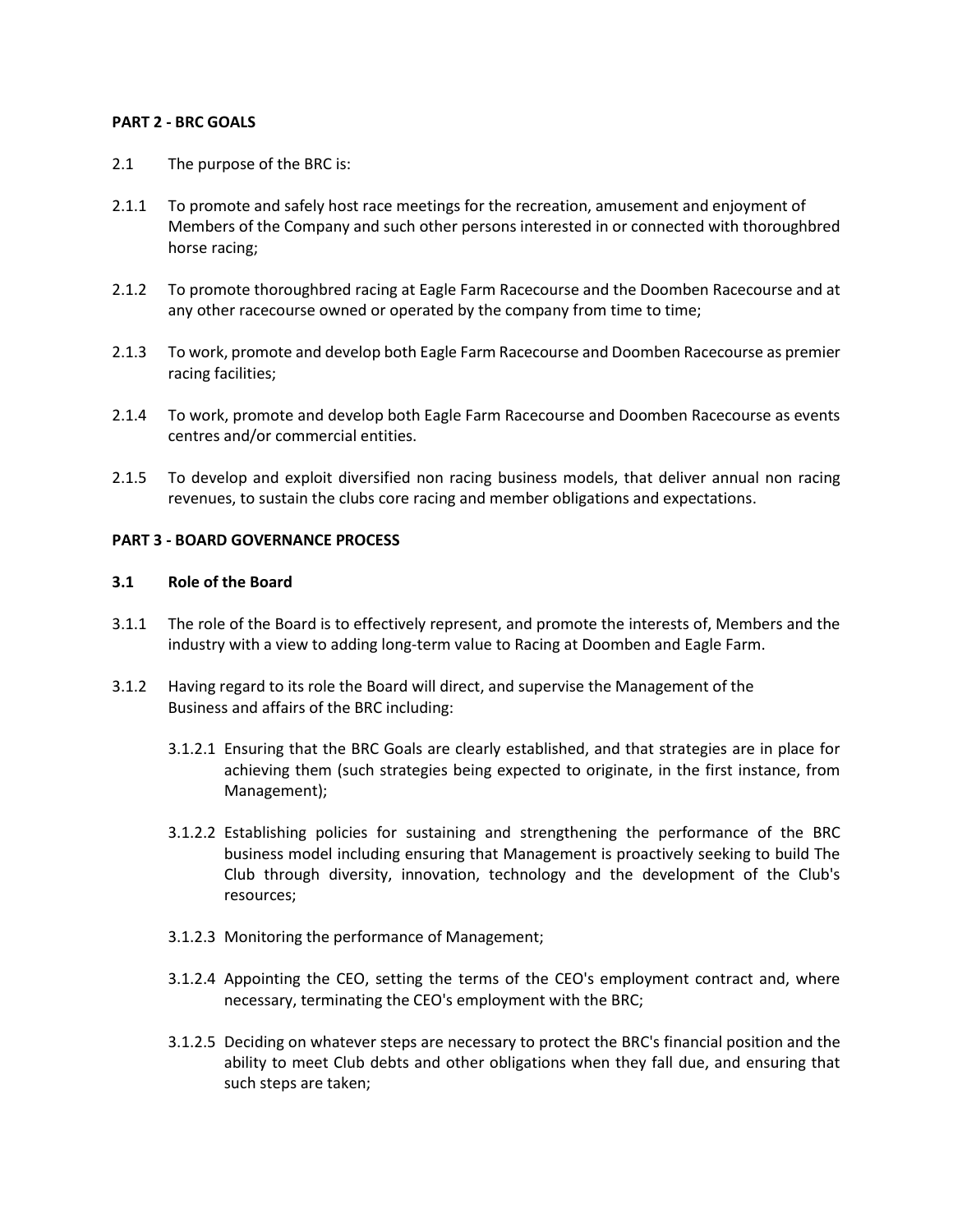- 3.1.2.6 Ensuring that BRC's financial statements are true and fair and otherwise conform with law;
- 3.1.2.7 Ensuring that BRC acts ethically and adheres to high standards of corporate behavior; and
- 3.1.2.8 Ensuring that the BRC has appropriate risk management/regulatory compliance policies in place.
- 3.1.3 In the normal course of events, day-to-day management of BRC will be in the hands of Management.
- 3.1.4 The Board will satisfy itself that the BRC is achieving the BRC Goals.

#### **3.2 Values of the Board and Personal Code of Conduct**

- 3.2.1 Directors will adhere to and champion the following values both in respect of the industry and the BRC:
	- 3.2.1.1 Teamwork, leadership, collaboration, participation and the pursuit of excellence
	- 3.2.1.2 Collective responsibility
	- 3.2.1.3 Integrity and honesty
	- 3.2.1.4 Respect, courtesy and humility
- 3.2.2 Directors will adopt a personal code of conduct to:
	- 3.2.2.1 act ethically, with honesty and integrity, in the best interests of BRC at all times;
	- 3.2.2.2 take individual responsibility to contribute actively to all aspects of the board's role
	- 3.2.2.3 attend a minimum of 75% of board meetings and maintain relevant professional development qualifications
	- 3.2.2.4 make decisions fairly, impartially and promptly, considering all available information, legislation, policies and procedures
	- 3.2.2.5 treat colleagues with respect, courtesy, honesty and fairness, and have proper regard for their interests, rights, safety and welfare
	- 3.2.2.6 not harass, bully or discriminate against colleagues, members of the public and/or employees and contribute to a harmonious, safe and productive board environment/culture through professional workplace relationships
	- 3.2.2.7 not make improper use of their position as board members to gain advantage for themselves or for any other person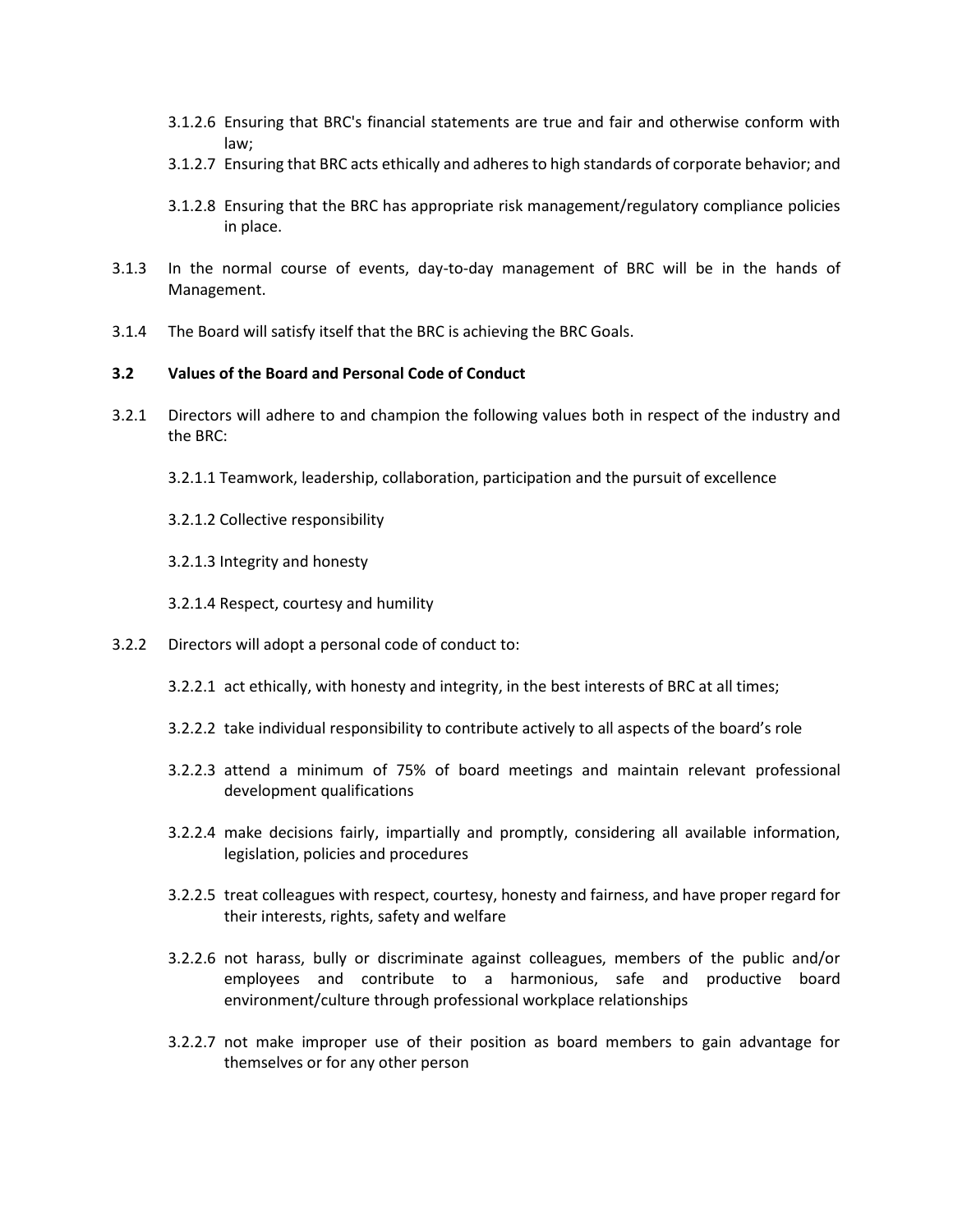3.2.2.8 agree to become a member of the AICD, to undertake the AICD Company Directors course and complete the course assessment in order to qualify as a graduate of the AICD, and complete the annual DPD units necessary to maintain GAICD status.

#### **3.3 The Board's Relationship with Members**

- 3.3.1 The Board will use its best endeavors to familiarise itself with issues of concern to Members.
- 3.3.2 Where a Member raises a material issue with a Director, the Director will immediately refer that matter to Management for consideration. In such circumstances the Director will refrain from stating his or her personal position until such time as Management has had the opportunity to brief the Director and/or the Board in full regarding the circumstances relating to that particular issue.
- 3.3.3 Directors will not express personal opinions on material matters raised by Members where the matter has been the subject of a Board decision or it is probable that it will be.
- 3.3.4 The Board will regularly evaluate economic, political, social and legal issues and any other relevant external matters that may influence or affect the development of the Industry or the interests of Members and, if thought appropriate, will take outside expert advice on these matters.

#### **3.4 Board Procedures**

- 3.4.1 The conduct of Directors will be consistent with their duties and responsibilities to the lndustry and the BRC, and indirectly, to the Members. The Board will be disciplined in carrying out its role, with emphasis on strategic issues and policy. Directors will always act within any limitations imposed by the Board on its activities.
- 3.4.2 Directors will use their best endeavors to attend Board and Committee meetings and to prepare thoroughly. Directors are expected to participate fully, frankly and constructively in Board discussions and other activities at all times and act in the best interests of the lndustry and to bring the benefit of their particular knowledge, skills and abilities to the Board table. Directors unable to attend a meeting will advise the Chairman at the earliest date possible and confirm that in writing to the CEO or Board Secretary.
- 3.4.3 Board discussions will be open and constructive, recognising that genuinely held differences of opinion can, in such circumstances, bring greater clarity and lead to better decisions. The Chairman will, nevertheless, seek a consensus in the Board but may, where considered necessary, call for a vote. All discussions and their record will remain confidential unless there is a specific direction from the Board to the contrary, or disclosure is required by law. Subject to legal or regulatory requirements or express direction of the Board, the Directors will permit the Chairman or the CEO to decide the manner and timing of the publication of its decisions and/or discussions.
- 3.4.4 The Board has sole authority over its agenda and exercises this through the Chairman. Any Director may, through the Chairman, request the addition of an item to the agenda. and such requests are not to be unreasonably denied. The agenda will be set by the Chairman in consultation with the CEO or Board Secretary.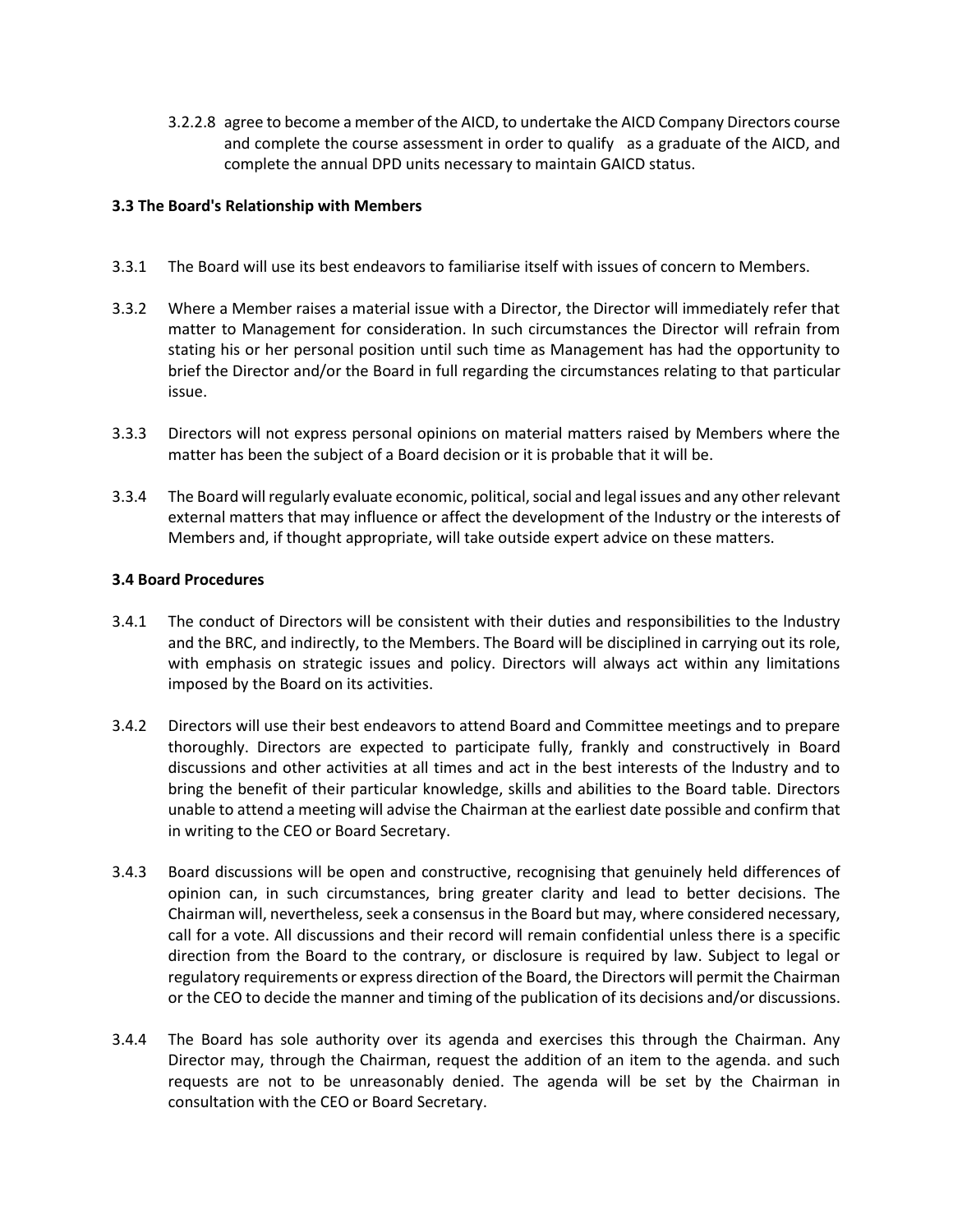3.4.5 The Board will normally hold meetings In each month and will hold additional meetings as the occasion requires. At each normal meeting the BRC's interest's register will be updated as necessary and the Board will consider inter alia:

3.4.5.1 A report from the CEO;

3.4.5.2 A report from the CFO;

- 3.4.5.3 specific proposals for capital expenditure;
- 3.4.5.4 major issues and opportunities for the Industry and the BRC
- 3.4.6 In addition the Board will at intervals of not more than one year:
	- 3.4.6.1 review the BRC Goals;
	- 3.4.6.2 review the strategies for achieving the BRC Goals:
	- 3.4.6.3 approve the annual budget;
	- 3.4.6.4 approve the annual financial statements and reports to Members;
	- 3.4.6.5 approve the annual report;
	- 3.4.6.6 review BRC's audit requirements;
	- 3.4.6.7 review the performance of, necessity for and composition of Board committees;
	- 3.4.6.8 undertake Board and individual Director evaluations;
	- 3.4.6.9 review the CEO's performance and remuneration;
	- 3.4.6.10 review remuneration policies and practices in general including superannuation and incentive schemes for management;
	- 3.4.6.1 1 review risk assessment policies and controls including insurance covers and compliance with legal and regulatory requirements;
	- 3.4.6.12 review BRC's code of conduct and ethical standards;
	- 3.4.6.13 settle the following year's work plan.
- 3.4.7 Subject to clause 3.8 below. Directors are entitled to have access, at all reasonable times, to all relevant Club information and Management.
- 3.4.8 In making policy the Board will not reach specific decisions unless it has considered the more general principles upon which they are founded, and in reaching other specific decisions the Board will consider the policies against which the decisions are made.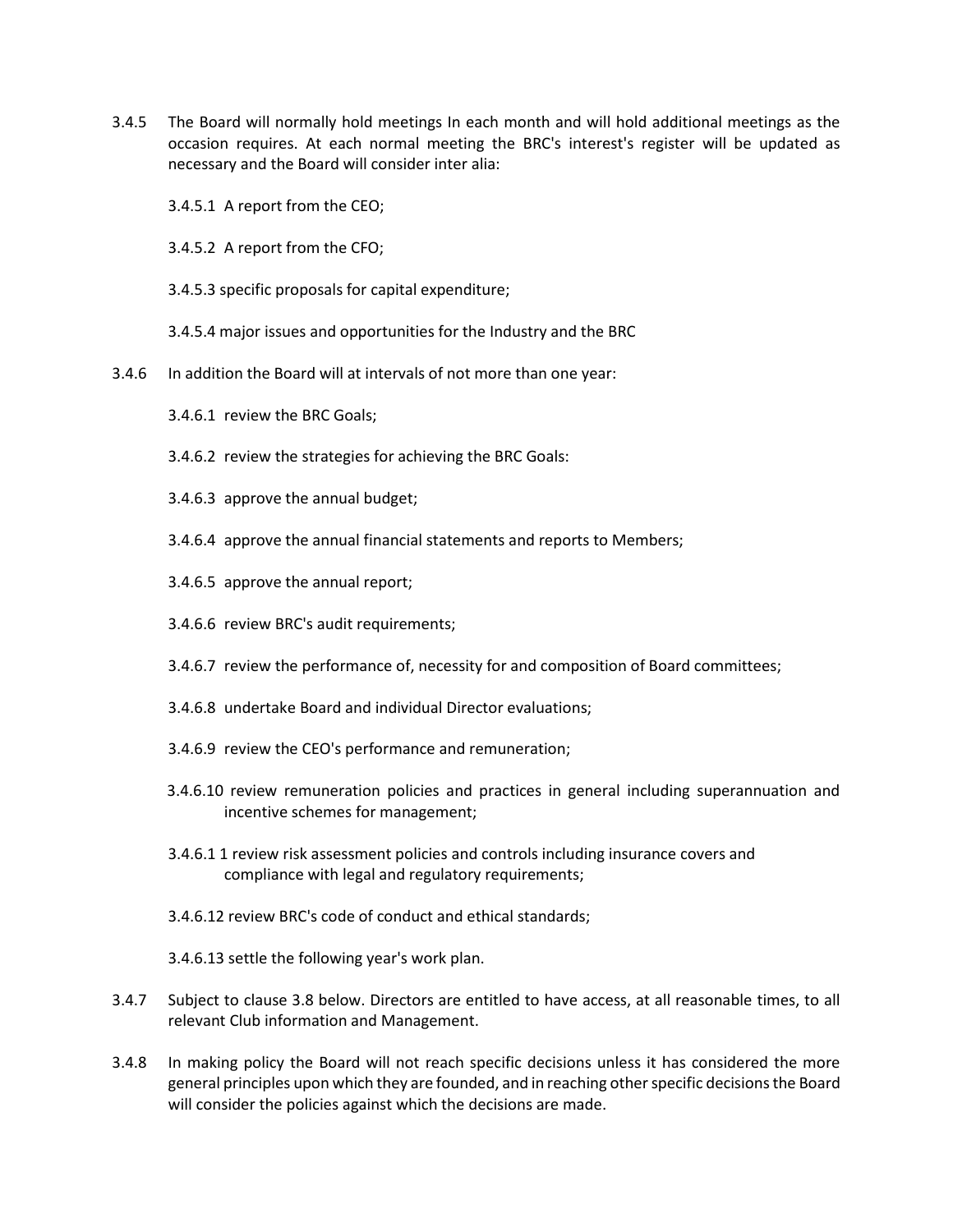#### **3.5 Chairman**

- 3.5.1 The Board will appoint from among the Directors a Chairman
- 3.5.2 The Chairman is responsible for representing the Board to Members and the media. The Chairman is the only Director with the authority to speak to the media on BRC matters unless the Chairman has specifically delegated that authority to another Director on a particular issue or matter.
- 3.5.3 The Chairman is responsible for ensuring the integrity and effectiveness of the governance process of the Board as set out in this Part 3.
- 3.5.4 The Chairman is responsible for maintaining a regular dialogue with the CEO over all operational matters and will consult with the remainder of the Board promptly over any matter that gives him or her cause for major concern.
- 3.5.5 The Chairman will act as facilitator at meetings of the Board to ensure no Director dominates discussion, that appropriate discussion takes place and that relevant opinion among Directors is forthcoming. The Chairman will ensure that discussions result in logical and understandable outcomes.
- 3.5.6 In absence of the Chairman, the Deputy Chairman will act as the Board's Chairman and take on the above listed responsibilities.

#### **3.6 Board Committees**

- 3.6.1 Board committees will be formed only when it is efficient or necessary to facilitate efficient decision-making.
- 3.6.2 Board committees will observe the same rules of conduct and procedure as the Board unless the Board determines otherwise.
- 3.6.3 Board committees will not speak or act for the Board except when explicitly authorized to do so by the Chairman. The authority conferred on a Board committee will not derogate from the duties of all Directors or the CEO.
- 3.6.4 All board committees charters and membership to those committees will be reviewed and confirmed at the first available board meeting post the AGM each year.

#### **3.7 Interaction with BRC Staff**

- 3.7.1 As a matter of principle. Directors should channel their enquiries of Management and other BRC staff through the CEO.
- 3.7.2 In practice continuous pursuit of such a principle is not generally achievable. Accordingly Directors may from time to time interact directly with Management and other BRC staff but if any major issues, significant concerns or criticisms arise, these should be immediately referred to the CEO and not directly pursued by the Director with individual members of Management or other BRC staff.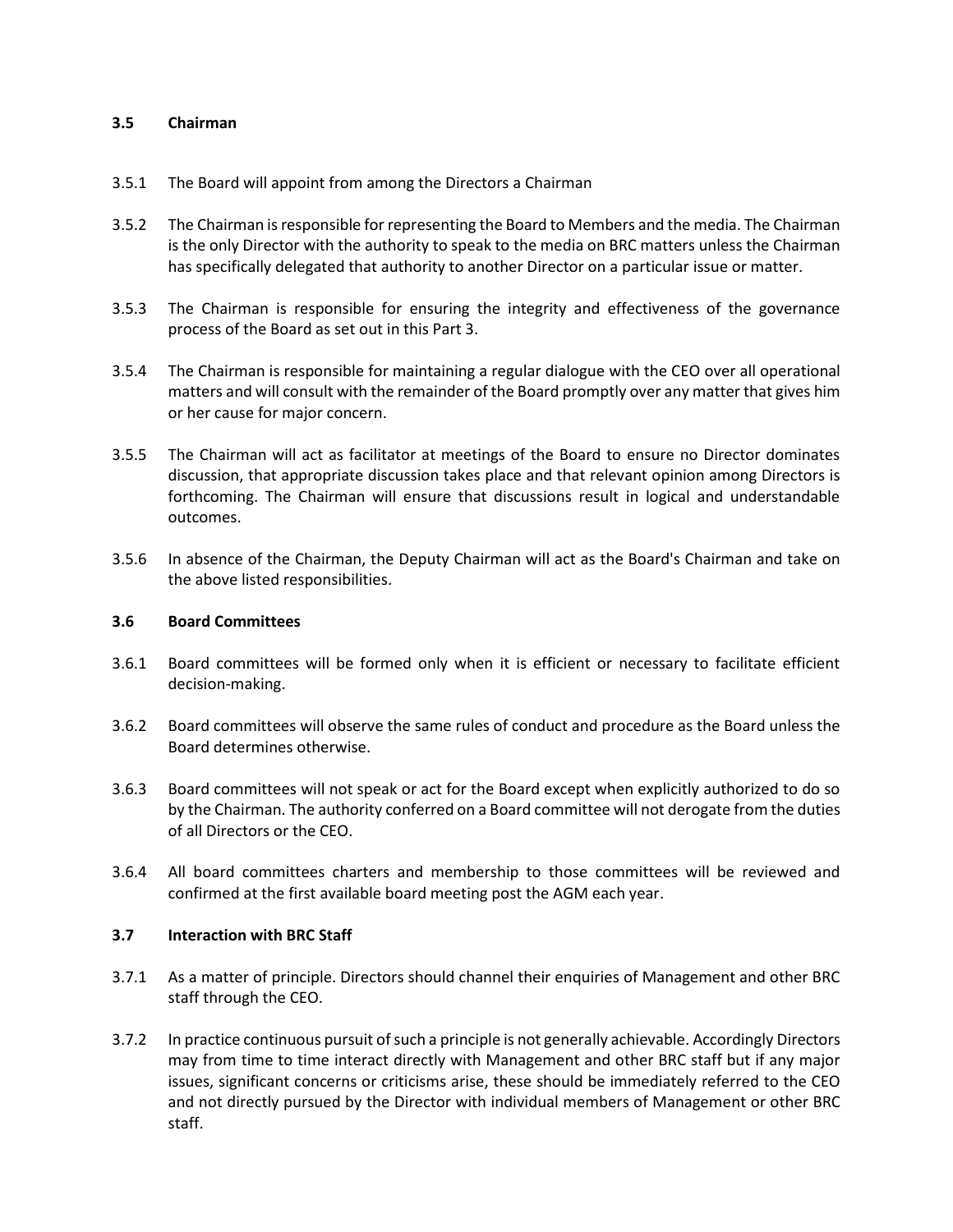#### **3.8 Provision of Business or Professional Services by Directors**

- 3.8.1 Because a conflict of interest (actual or perceived) may be created, Directors, or their affiliates, should not, generally, provide business or professional services of an ongoing nature to the BRC.
- 3.8.2 Notwithstanding the general rule, the BRC is at liberty to:
	- 3.8.2.1 for the purpose of a special assignment, engage the services of any Director having special expertise in the particular field; or
	- 3.8.2.2 engage the services of another member of the Director's organisation;
	- 3.8.2.3 so long as the terms of engagement are competitive, are clearly recorded and full disclosure is made to the Board and wherever practical the Board's approval is attained before the engagement.

#### **3.9 Conflicts of Interest**

- 3.9.1 Notwithstanding clause 3.8, Directors will:
	- 3.9.1.1 disclose any personal or business interests which may give rise to actual or perceived conflicts of interest
	- 3.9.1.2 ensure personal or financial interests do not conflict with their ability to perform official duties in an impartial manner
	- 3.9.1.3 not allow personal or financial interests, or the interests of any associated person, to conflict with the interests of BRC
	- 3.9.1.4 manage and declare any conflict between their personal and public duty
	- 3.9.1.5 where conflicts of interest do arise, ensure they are managed in the public interest

#### **3.10 Other Board Appointments**

- 3.10.1 Any Director is, while holding office, at liberty to accept other Board appointments so long as the appointment is not in conflict with the BRC and does not detrimentally affect the Director's performance as a BRC Director.
- 3.10.2 All appointments to a board must be advised to the Chairman.

#### **3.11 Board and Director's Evaluations**

3.11.1 The Board will, each year, critically evaluate its own performance, and its own processes and procedures to ensure they are not unduly complex and are designed to assist the Board in effectively fulfilling its role.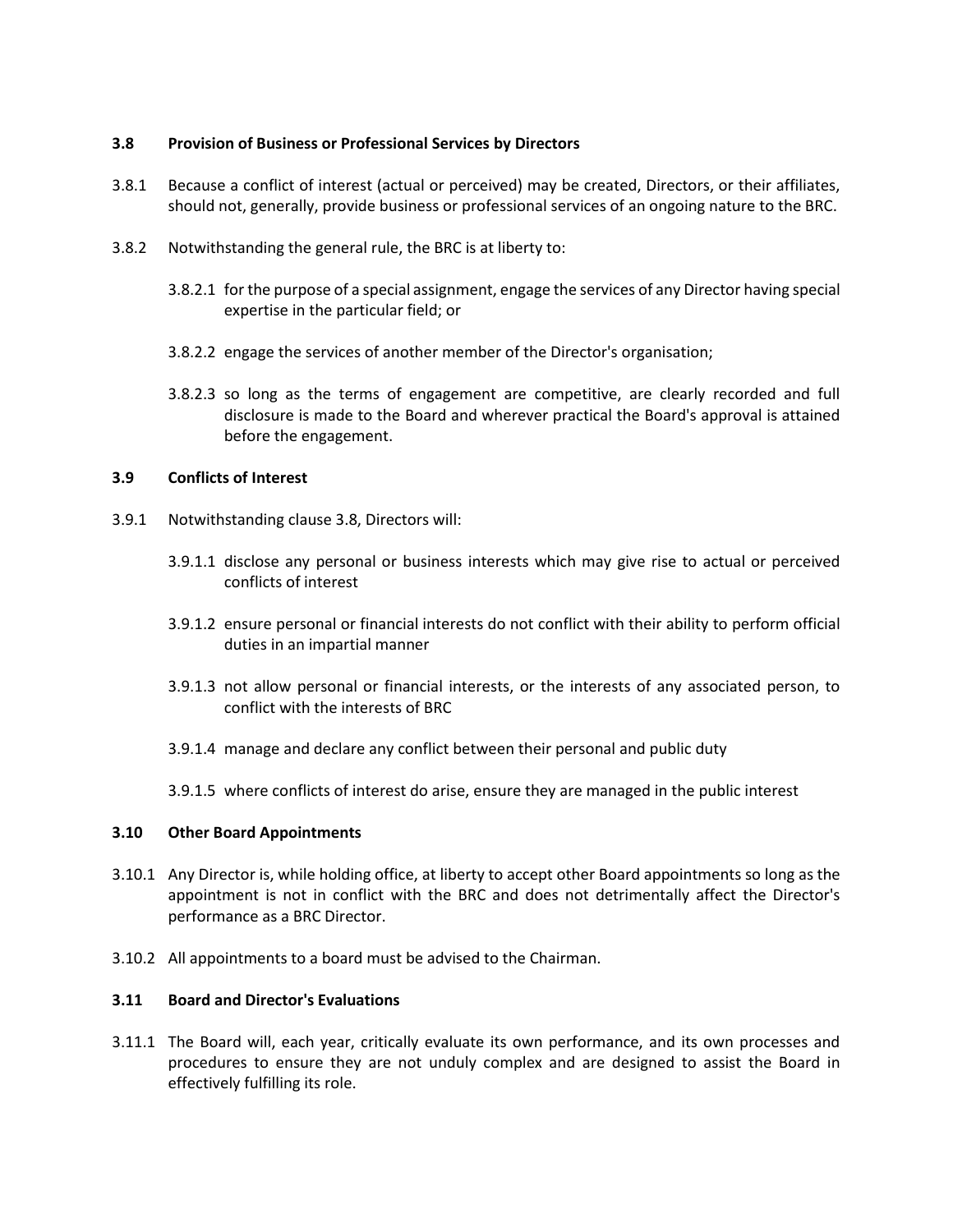3.11.2 On a biennial basis the board will engage an independent expert to review board and director performance and to critically review all governance policies to ensure the BRC meets the standards of a modern diversified business.

#### **3.12 Indemnities and Insurance**

3.12.1 The BRC will provide Directors with, and will pay the premiums for, indemnity and insurance cover while acting in their capacities as Directors, to the fullest extent permitted by law and the Act.

#### **PART 4 - BOARD - MANAGEMENT RELATIONSHIP**

#### **4.1 Position of CEO**

- 4.1.1 The Board will link the BRC's governance function with the BRC's management functions through the CEO.
- 4.1.2 All Board authority conferred on Management is delegated through the CEO so that authority and accountability is considered to be the authority and accountability of the CEO so far as the Board is concerned. The Board must agree to the levels of sub-delegation immediately below the CEO.
- 4.1.3 The Board will agree with the CEO on achieving specific results directed towards BRC Goals. This will usually take the form of an annual performance contract under which the CEO is authorised to make any decision and take any action within the Management Limitations, directed at achieving the BRC Goals.
- 4.1.4 Between Board meetings the Chairman maintains an informal link between the Board and the CEO, expects to be kept informed by the CEO on all important matters. and is available to the CEO to provide counsel and advice where appropriate.
- 4.1.5 Only decisions of the Board acting as a body are binding on the CEO or any other member of staff. Decisions or instructions of individual Directors, officers or committees are not binding except in those rare instances where the Board has previously given specific authorisation.

#### **4.2 Accountability of CEO to Board**

- 4.2.1 The CEO is accountable to the Board for the achievement of the BRC Goals and the CEO is accountable for the observance of the Management Limitations.
- 4.2.2 At each of its normal monthly meetings the Board should expect to receive from or through the CEO:
- 4.2.2.1 the operational and other reports and proposals referred to in clause 3.4.5; and
- 4.2.2.2 such assurances as the Board considers necessary to confirm that Management Limitations are being observed.

#### **4.3 Management Limitations**

4.3.1 The CEO is expected to act within all specific authorities delegated to him or her by the Board.